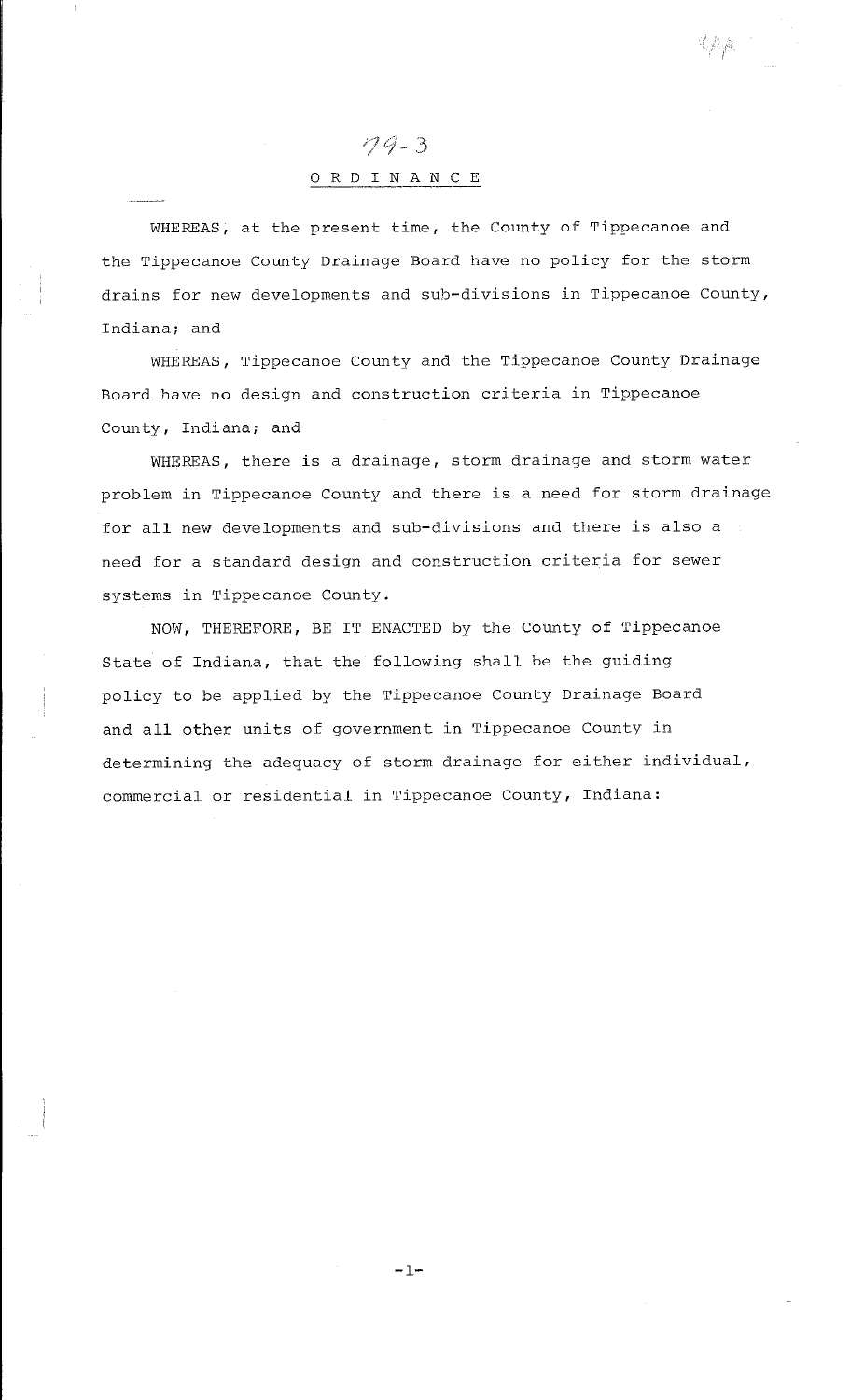## GUIDING POLICY FOR THE STORM DRAINAGE FOR ALL

## NEW DEVELOPMENT IN TIPPECANOE COUNTY, INDIANA

Anytime a land use is changed to a usage which may tend to create more or. increase the rate of storm water runoff, the burden of proof that the change does not create harm to the neighbors or to the community must rest with the persons causing the change. Since topography and the availability and. adequacy of outlets for storm runoff vary with almost every jobsite, the requirements for storm drainage tend to be and individual matter for each· project; it is recommended that each proposed project be discussed with the Tippecanoe County Drainage Engineer at the earliest practicable time in the planning stage. By law, drainage approval by the Drainage Board is required on almost all land use changes within the jurisdiction of Tippecanoe County.

An outline of some of the premises or parameters which must be considered in the storm drain plan evaluation and approval are as follows:

- A. The plans for each development shall recognize the existing<br>drainage pattern from other lands and shall adequately provide for upstream or uphill runoff and in a manner which will not block future development of offsite lands.
- B. Each project shall have a functioning primary system of storm drainage based on the runoff from a normal rainfall (usually 10 year) event; each project shall have by design a secondary or backup system of storm drainage adequate to protect buildings or other permanent structures or property in an unusual (such as 100 year) rainfall event.
- C. The outlet or outfall from the primary system of storm drainage shall connect to a ditch or stream which is available for public use, and the developer (sponsor of<br>the land use change) shall obtain easement or other right of access for his system across any intervening lands.
- D. When a public drain is deemed· inadequate to handle the added runoff from a proposed change in land use, the developer (sponsor of the land use change) may be required to rebuild or repair the public drain or portions thereof; where such repair or rebuilding of a stream, ditch, or drain is not practicable, the rate of runoff from the development shall be limited and controlled by means of an onsite detention basin or similar runoff tempering means having adequate capacity: no such detention means shall be deemed adequate unless it includes lawful and binding provisions for ongoing maintenance.
- E. The developer shall make definite provisions for the control of soil erosion, and shall be reponsible for the correction

-2-

•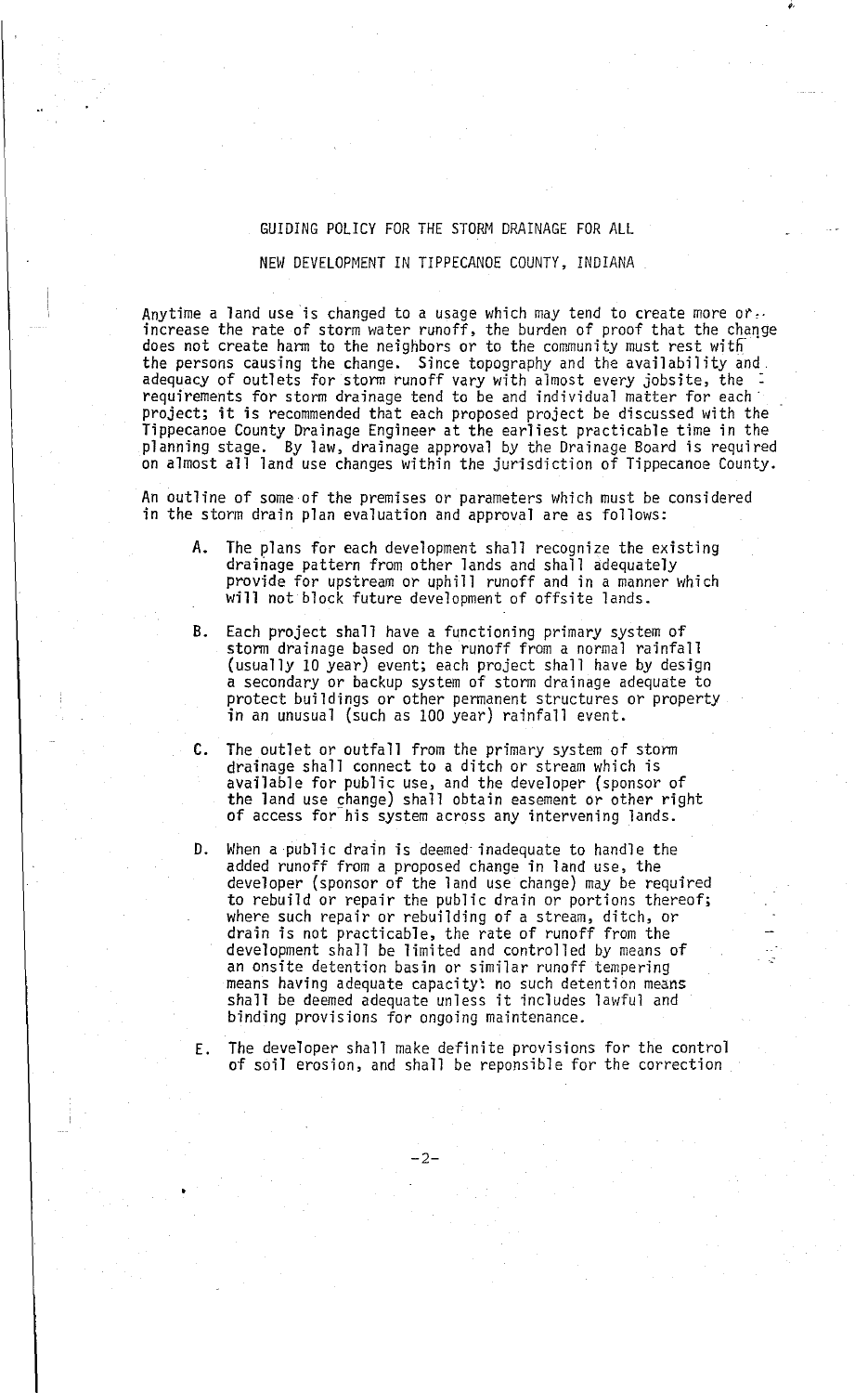of any offsite erosion damage caused or encouraged by his development,

F, Flood plains shall be respected,

- G, A greenway or greenbelt may be or may have been designated on certain watercourses; when such has been designated, it shall be respected,
- $H_{\bullet}$ Each Subdivision developer must provide the necessary information and meet the requirements set out in the 1965 Indiana Drainage Code, as Amended thru 1978, for the establishment of a new Legal Drain.

The establishment of a new Legal Drain will be required unless **it** is determined by the Drainage Board that the need for such drain does not exist.

I. The Drainage Engineer, with the consent of the Drainage Board, will determine the necessary easements for the adequate  $main$ tenance of any new Legal Drain.

·~t·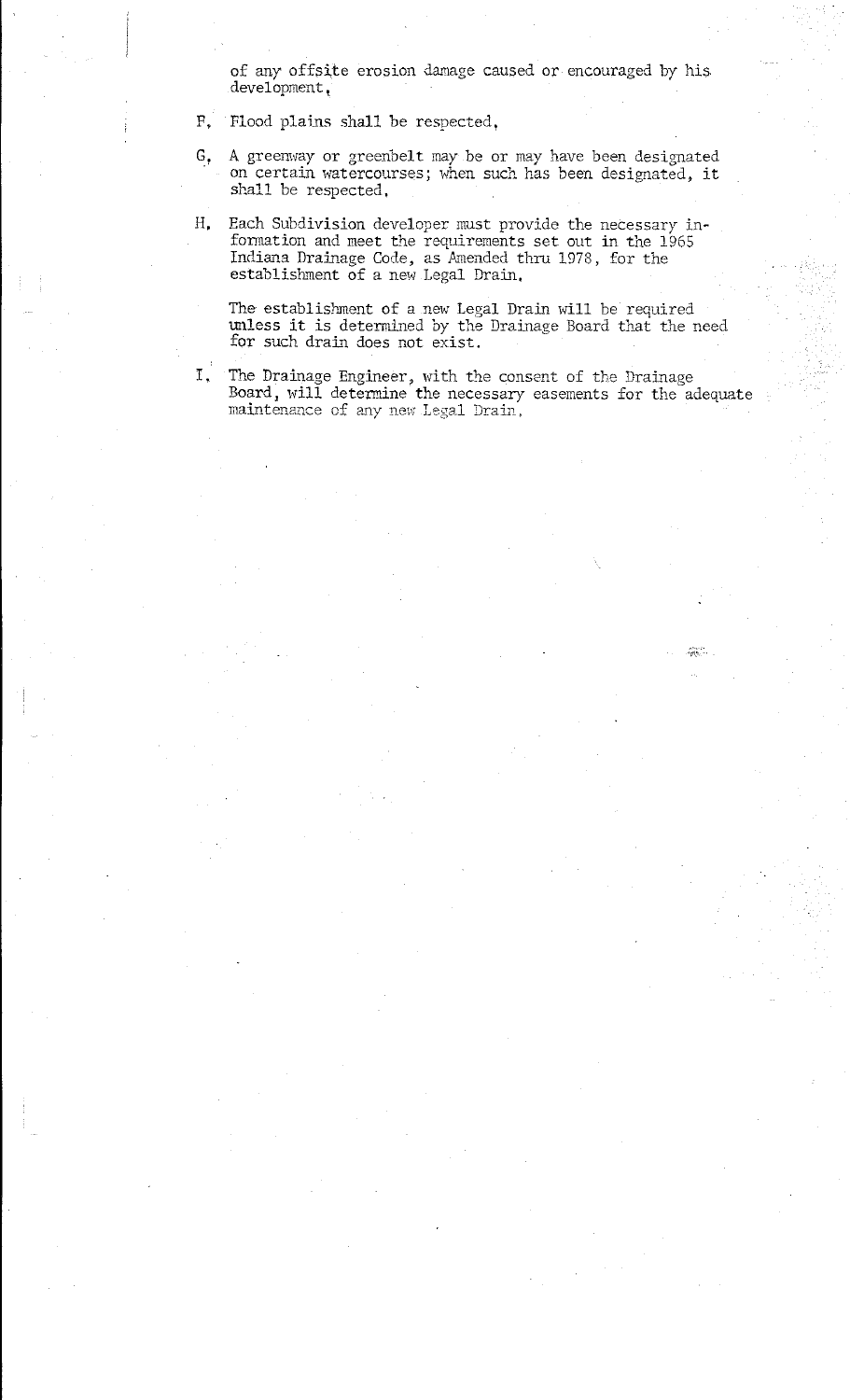BE IT FURTHER ENACTED by the Board of Commissioners of Tippecanoe County, State of Indiana, that the following shall be the standard requirements of the designs and construction of any sewer system for any development, either individual, commercial or residential in Tippecanoe County, Indiana, and new plans for any construction of any such development shall be approved by any unit of government of Tippecanoe County, Indiana, until the following Design and Construction Criteria for Sewer Systems is complied with: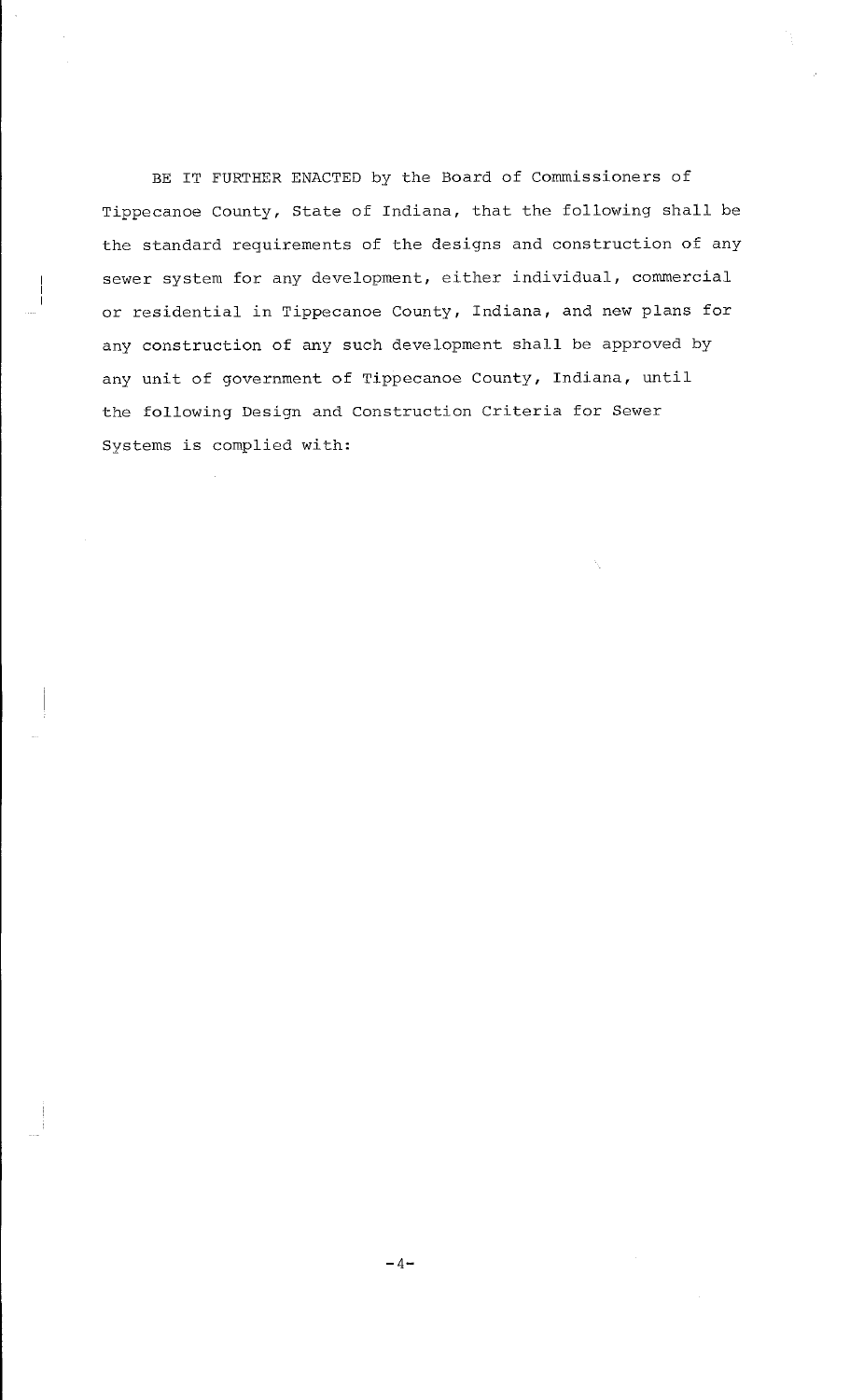#### TIPPECANOE COUNTY, INDIANA

#### DESIGN AND CONSTRUCTION CRITERIA FOR SEWER SYSTEMS

All designs shall conform to the requirements of the Indiana State Board of Health, and to Ten States Standards as specified in "Recommended Standards for Sewage Works" as approved by Great Lakes-Upper Mississippi River Board of State Sanitary. -Engineers.

Plans for subdivision sewers shall be submitted for approval with submission of final plat. All plans shall be submitted for approval prior to any construction and construction shall be done in accord with approved plans. Plans shall be prepared to include and meet the following criteria:

- 1. North Arrows, date, scale, engineer or land surveyor's name and seal, description of nearest permanent BM with USCGS Datum which was used for this project.
- 2. Plans and profiles of all sewers, and plans, profiles and cross sections of all open storm water drains; with the scale  $1'' = 100'$  horizontal, and  $1<sup>n</sup> = 5<sup>1</sup>$  vertical, except cross sections to be  $1<sup>n</sup> = 5<sup>1</sup>$  in both planes. A location map shall be included within each set of plans and profiles; this map shall show the proposed sewers and/or open ditches together with the adjoining streets and lots - dedicated or proposed - and other property splits. Map to carry current lot number and final dimensions of streets, lots and tracts. In unusual special cases, other scales may be acceptable.
- 3. Invert elevations of all sewers to be given at manholes and at open drain structures. The grade and design flow of the proposed sewer shall be noted between manholes. At points where sewers cross or where the proposed sewer will cross a water main or other utility, the elevations of both shall be given and shown in profile.
- 4. The size, type and strength of pipe is to be specified and if any alternates are to be considered, they, too, shall be specified.
- 5. Manhole types, inlet or catch basin. sizes, and type of castings are to be specified. Any manholes, inlets or catch basins which are not of County.'of Tippecanoe Standard, and all headwalls, spillways, etc. shall be shown in detail.
- Complete design computations together with shed areas within and above the project shall be prepared and submitted for approval. Shed area map snall show increment drainage areas, direction of street and lot grades and\_ proposed storm sewers with sizes. Except for special cases, street pavements shall not drain more than 600 feet without inlets and any street intersection shall have inlets to avoid valley gutters. In special cases, oversize inlets or special structures may be required.

Page 1 of 2

-5-

•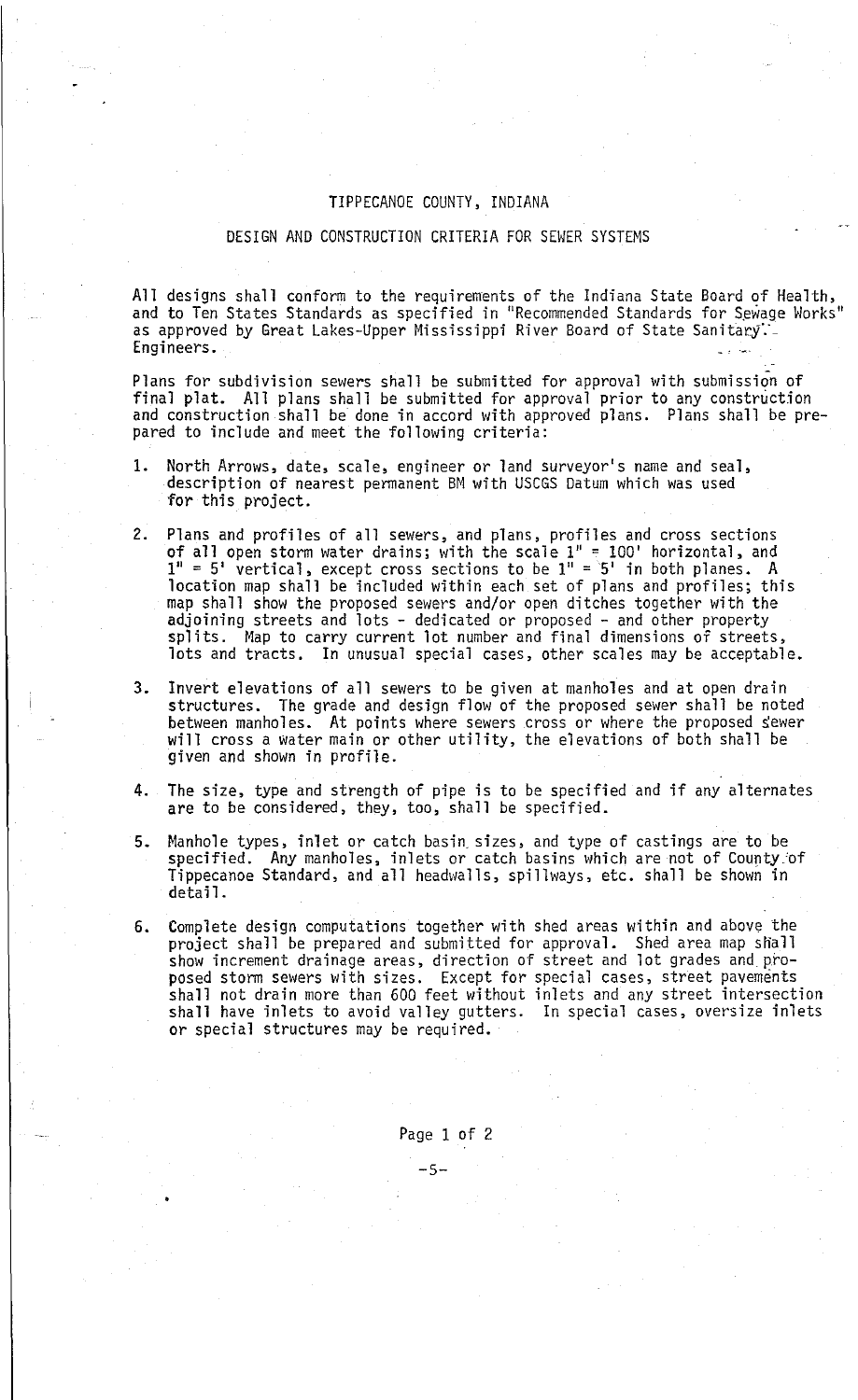- 7. Enclosed storm drainage to be designed on the ten year rainfall frequency curve for Lafayette. Open storm drainage, when permitted, to be designed from CFS equal to 1.6 times the shed area in acres  $(Q=1.6A)$  or to flow data approved by the Tippecanoe County Drainage Engineer with velocity of flow determined from Manning's Equation, In the storm drainage design, the designer shall consider the entire watershed above the proposed project and shall allow for runoff from this area based on full development in accordance with present zoning.
- 8, Minimum velocities based on pipe flowing full for all storm sewers shall be  $2\frac{1}{2}$  FPS. Maximum average velocity for any culvert flowing full shall be 5 FPS unless othenvise shown in County Surveyor's Office standards.
- 9. Manning's Roughness Coofficionts to be as follows: smooth bore VCP, RCP, ACP, and fully lined CMP - .013; CMP with paved invert - .020;  $\frac{1}{2}$  deep corrugation CMP - .024; 1" or 2" deep corrugation CMP - .030; open ditches - ,040.
- 10. Minimum slope of open ditch bottoms to be 0,001 (0.1%). Ditch bank slopes to be not steeper than 2:1; to have a proper stand of approved vegetation; and to have proper erosion control structures at inlets, outlets, and points of deflection.
- 11. The developer of the project shall be responsible to see that all work is done in accord with the approved plans, standards, and specifications, and such responsibility shall include the correction by cleaning of any pipes which become choked with dirt or other foreign matter, the correction of any damage to open ditches by erosion or other actions, and the maintenance of satisfactory vegetation on all open ditches. These responsibilities of the developer shall continue throughout the period of all construction within the project and until 75% of the development or of the homes are occupied, or until the proper public authority issues a release in writing from such responsibility,

•